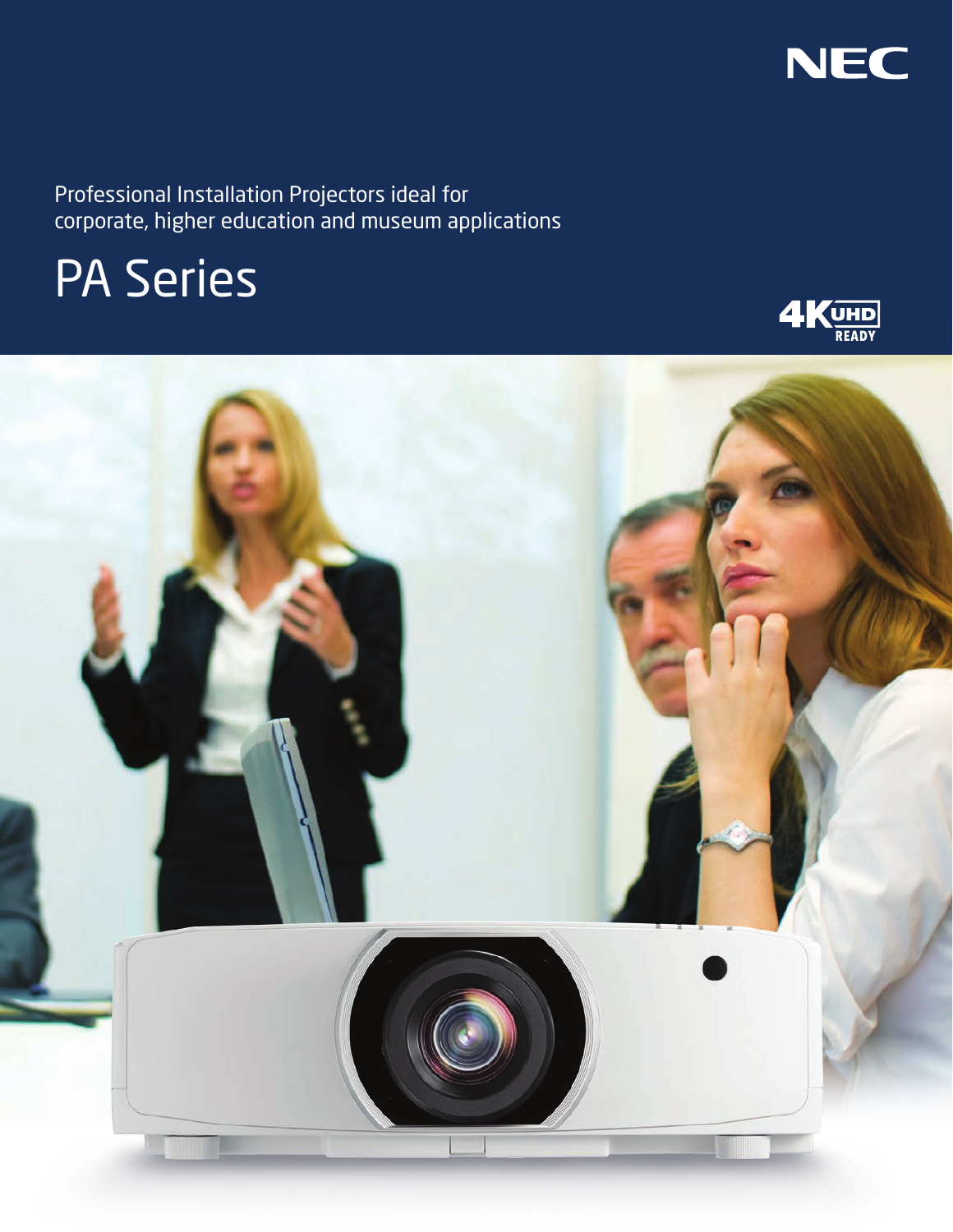## Powerful installation projectors equipped to take on the most demanding integration projects

### **Powerful Tools**

- **•** Multi-display support with Picture by Picture/Picture Out Picture
- **•** TileMatrix (internal multi-screen splitter) enables 4Kx2K resolution utilizing 4 projectors without the need for external hardware
- **•** Built-in daisy chain capabilities support multi-display applications
- **•** Seamlessly blend multiple images with integrated edge blending capabilities

#### **Integrated**

**•** 4K Ready - Display stunning 4K 60P content using NEC's proprietary high performance video processing/scaling chip without the loss of critical details. HDR10 and BT.2020 signals from "Ultra HD Blu-ray" and "4K TV broadcasting" are supported on all digital inputs.



- **•** Integrated software applications such as AMX Beacon, Crestron Roomview, Extron XTP and PJ Link
- **•** allow for complete control system support
- **•** Lower the cost of your installation by eliminating the need for costly reprogramming of a control system. (supports competitors commands, call NEC for complete list)

#### **Flexible**

- **•** Enjoy greater installation flexibility with motorized optional bayonet style lenses providing quick and easy exchanges. Lens throw distances range from 2.5 to 68.5 ft New NP44ML-01LK UST lens placing the projector above the screen and out of site (installation may place the projector above the ceiling line)
- **•** Tilt-free installation capabilities make these projector ideal for almost any install environment, including portrait orientation
- **•** Up to 60% vertical lens shift and +/- 30% horizontal lens shift capabilities make alignment easy

#### **Screen Splitter**

NEC is committed to bringing the latest and greatest innovation to projectors. Multi-display capabilities and TileMatrix technologies are integrated into the new PA series projectors. This processing is all done internally and therefore eliminates the additional hardware typically required to produce a beautiful 4K resolution image.

#### Screen Splitter (Multi Display) by Daisy Chain



#### **Stacking correction**

The industry's first built-in stacking correction capabilities (up to four projectors) allows the projectors to boost an image's brightness up to 36,000 lumens, which is ideal for largersized screens and environments with heavy ambient light. This feature also prevents the complete loss of an image, which can happen when using only one projector.



#### **Edge blending**

This function seamlessly blends multiple projected images to display a single highresolution image.



#### **MultiPresenter**

Utilization of the optional MultiPresenter Stick provides those looking for a network connection easy connection with up to 12 devices at once. (Win, MAC, Android, iOS) Screen mirroring for Android and Win. Simple annotation software.

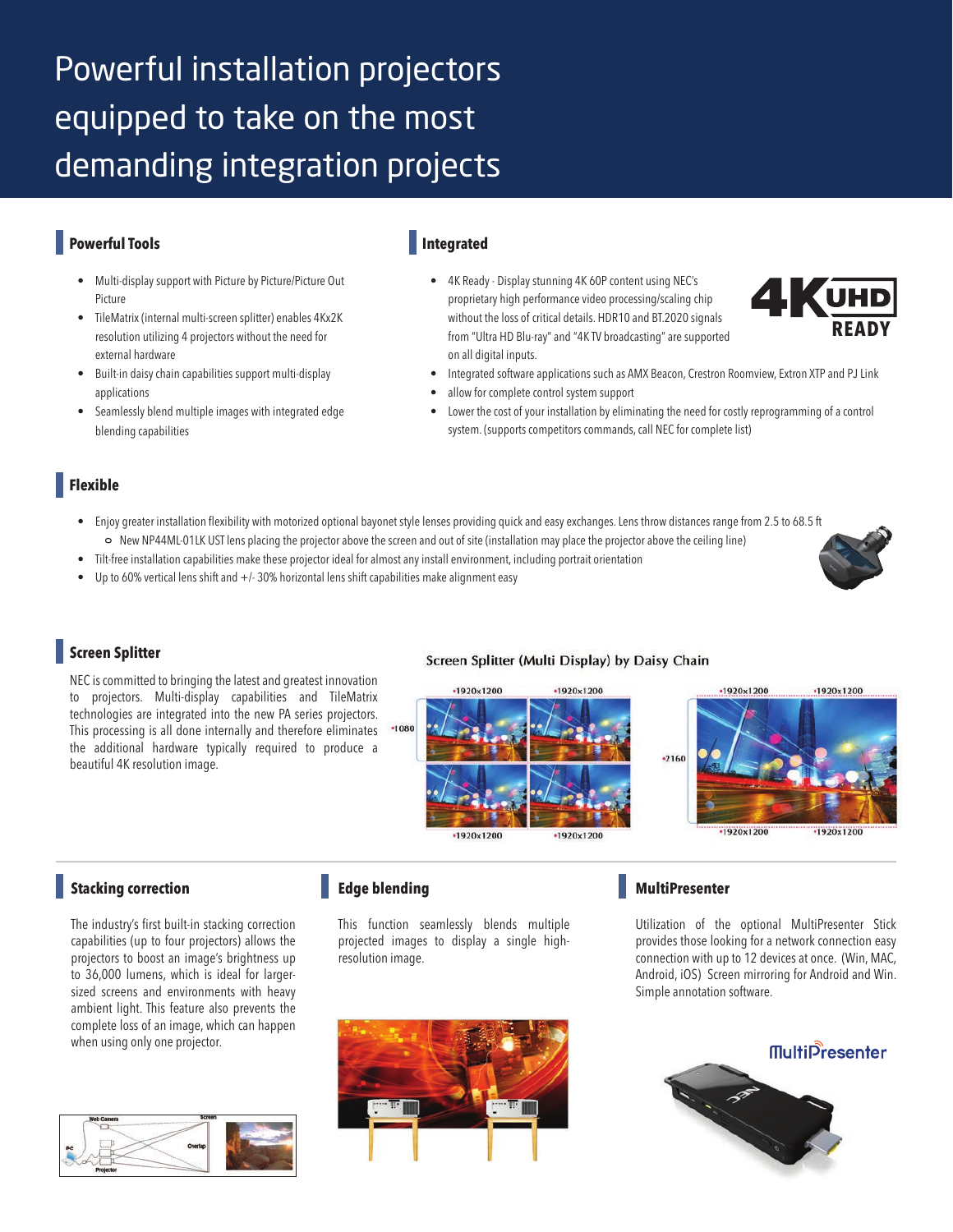#### Built-In HDBaseT Support

Simplify your installations with HDBaseT. Optimized for video applications and supporting uncompressed full HD digital video, audio, ethernet, power and various control signals. With only a single cable (up to 100m) to run, infrastructure and labor costs are reduced, installations are significantly easier, and there is no cable clutter to manage. With uncompressed HD video support, images have never been more stunning. What's more, control signals are contained in the same cable.

#### GET CONNECTED WITH A WIDE SELECTION OF INPUTS

- **Multiple Digital computer inputs** ensure quick switching between presentations
- **Five audio inputs (one mini stereo [HDMI1™ & HDMI2™, DisplayPort and HDBaseT)** make it easy to add sound to enhance your presentations

#### **Remote control**

Wired and wireless backlit remote allows you to adjust for complete control of the projectors menu structure in a well lit or dark environment. Direct controls such as lamp mode, aspect ratio, volume and input selection eliminates multiple button pushes.

#### **Digital Inputs**

Among the PA Series' wide selection of inputs are dual HDMI w/HDCP and DisplayPort w/HDCP for connecting to high-definition sources such as Blu-ray players, cable boxes, satellite receivers and personal computers.



#### **Input panel cover**

This optional accessory creates a clean look for your installation, while hiding signal cables and the power cord.



#### ADVANCED SOFTWARE FEATURES

#### **Cornerstone**

Enhanced keystone correction allows for horizontal, vertical and diagonal image correction for aligned images even when the projector is set up at an angle to the screen.



#### **3D**

**Tilt-free**

The projector can be rotated freely

requirements

When combined with active shutter glasses and 3D emitter, the PA Series Projectors create 3D images from a computer or Blu-ray player. The PA Series utilize the 3D sync line output from the projector to connect to the 3D emitter. Optional 3D glasses and emitters from XPAND are available from NEC.



#### **Geometric Correction**

Projecting an image isn't confined to a standard flat screen or wall with the NEC PA Series. Geometric correction allows these models to project an image on spheres, cylinders, corner angles and many more non-standard surfaces.



#### **10,000-hour filter life**

NEC is committed to designing its products to provide long lifecycles. This virtually maintenance-free filter reduces the frequency at which cleaning is required, thereby decreasing total cost of ownership.





#### **Portrait mode**

Allows the projector to be rotated (and screen if necessary) to a vertical alignment so that portrait content can be viewed without black bars on the side when landscape mode is used.